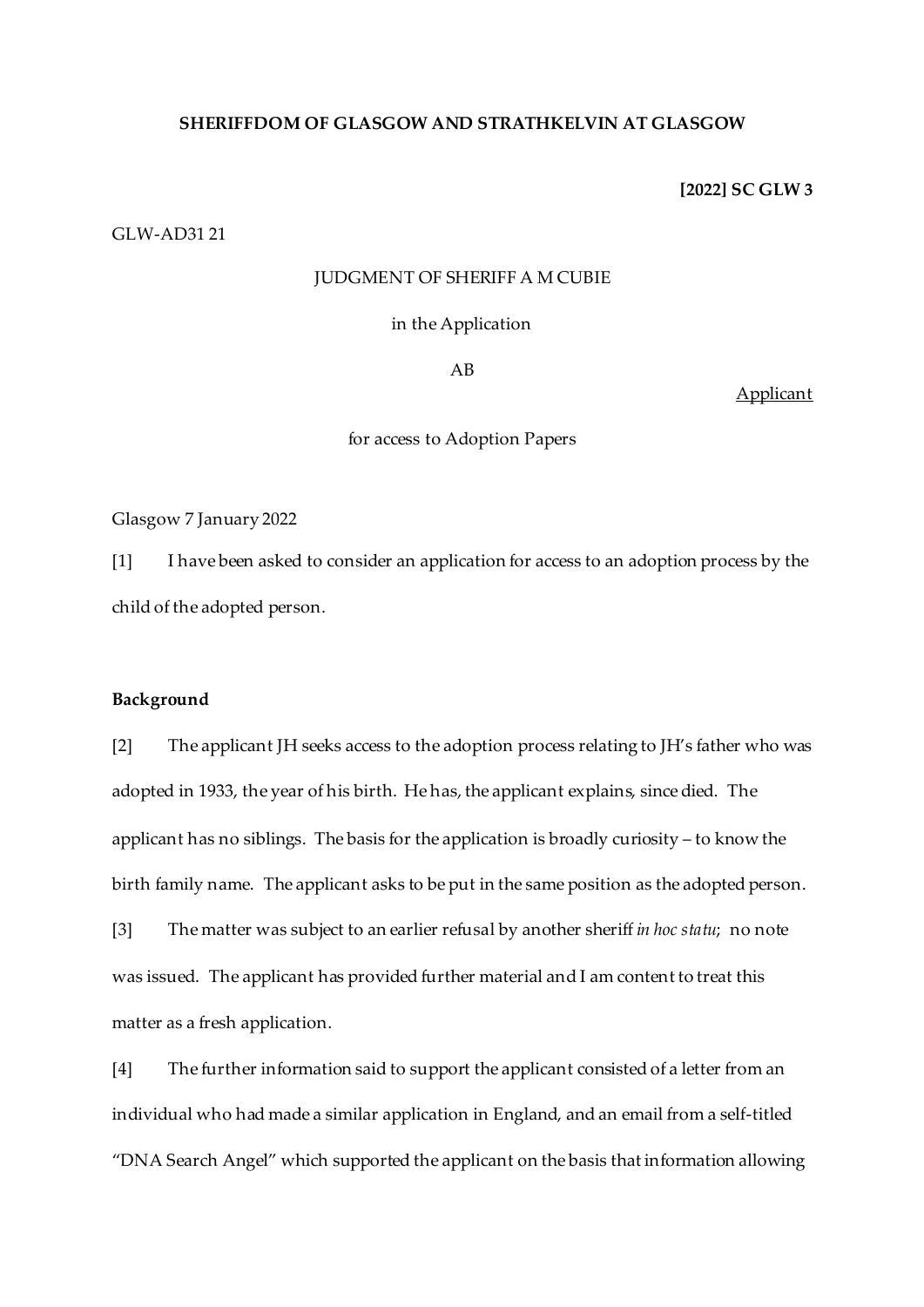families to be traced by way of DNA was so widely available as to render the confidentiality academic and unnecessary.

# **The Applicable Law**

[5] Adoptions are private; they are held in private in terms of s109 of Adoption and

Children (Scotland) Act 2007 (The 2007 Act). The disclosure of information is controlled in

relation to adoption agencies by the 2007 Act which provides:

## "38 **Disclosure of information kept under relevant enactment**

(1) The Scottish Ministers may by regulations make provision for or in connection with the disclosure by adoption agencies to adopted persons and other persons of a description or descriptions specified in the regulations of information kept by virtue of a relevant enactment.

(2) Regulations under subsection (1) may in particular include provision—

(a) in circumstances specified in the regulations, conferring discretion on adoption agencies as to whether to disclose or withhold information,

(b) specifying conditions which are to apply in relation to the disclosure of information, or information of a type so specified, to adopted persons of a description or descriptions so specified,

(c) specifying circumstances in which information should not be disclosed to adopted persons of a description or descriptions so specified,

(d) about the review of decisions of adoption agencies in connection with—

- (i) the disclosure of information,
- (ii) the conditions applicable to such disclosure.
- (3) In this section, "relevant enactment" means—
	- (a) section 37, or

(b) any other enactment (whether or not in force) which imposes a requirement (however expressed) to keep records relating to adoptions."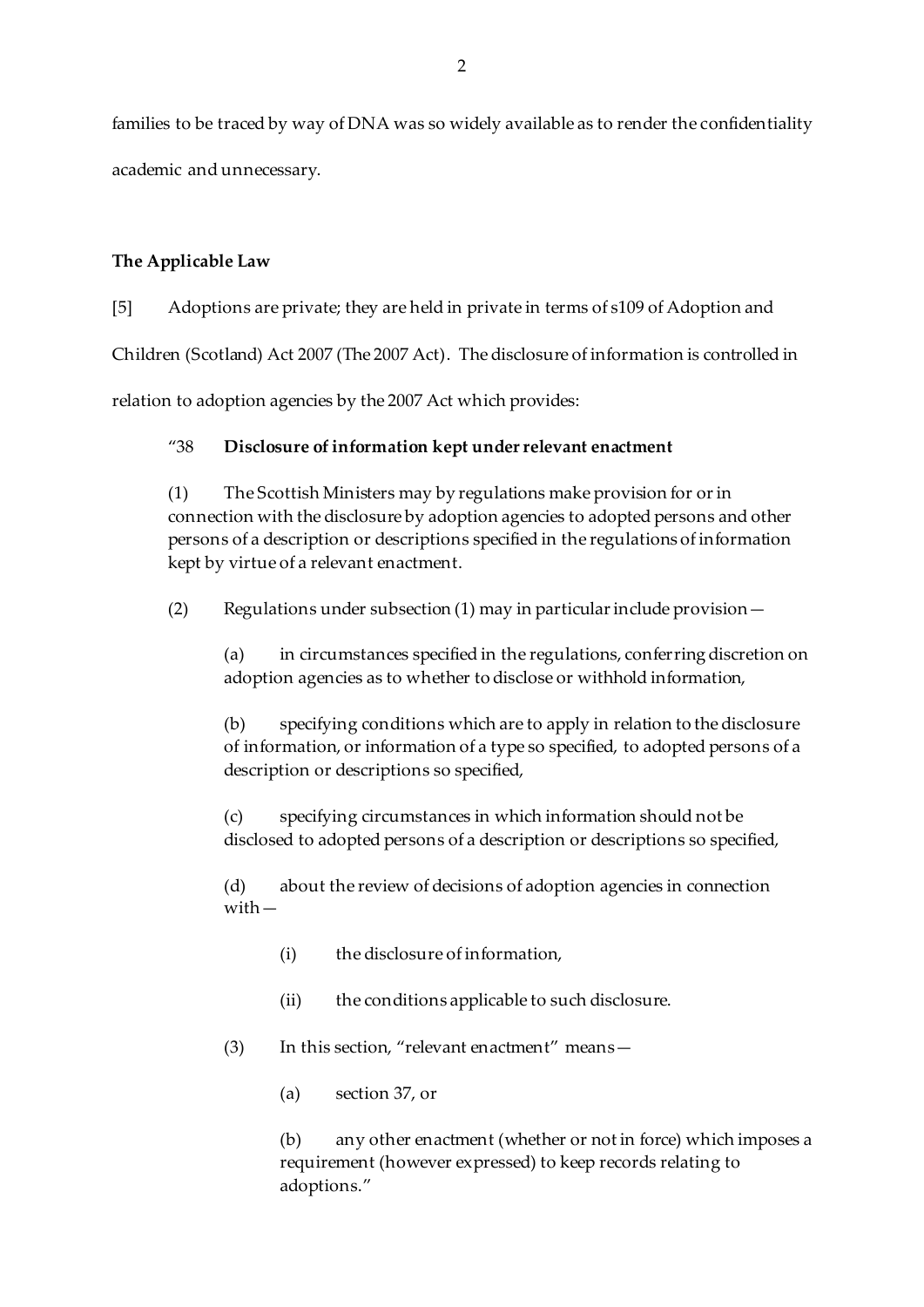[6] Access to the adoption court process is also protected in accordance with the

confidentiality that characterises adoption proceedings. The matter is regulated by Rule 25

of the first schedule to Act of Sederunt (Sheriff Court Rules Amendment)(Adoption and

Children (Scotland) Act 2007) 2009 (SSI 2009/284) which is in the following terms,

underlined so far as relevant to this application:

## "25.— **Final procedure**

(1) After the granting of an adoption order or order under section 59 of the 2007 Act, the court process must, immediately upon the communication under rule 23 being made or, in the event of an extract of the order being issued under rule 24, immediately upon such issue, be sealed by the sheriff clerk in an envelope marked "Confidential".

(2) The envelope referred to in paragraph (1) is not to be unsealed by the sheriff clerk or by any other person having control of the records of that or any court, and the process is not to be made accessible to any person for one hundred years after the date of the granting of the order except—

(a) to an adopted child who has attained the age of 16 and to whose adoption the process refers;

(b) to the sheriff clerk, on an application being made to him by an adoption agency, and with the consent of the adopted person for the purpose only of ascertaining the name of the agency, if any, responsible for the placement of that person and informing the applicant of that name;

## $(c)$  to a person on the granting of an application made by him to the sheriff setting forth the reason for which access to the process is required;

(d) to a court, public authority or administrative board (whether in the United Kingdom or not) having power to authorise an adoption, on petition by it to the court which granted the original order requesting that information be made available from the process for the purpose of discharging its duties in considering an application for adoption and specifying the precise reason for which access to the process is required;

(e) to a person who is authorised by the Scottish Ministers to obtain information for the purposes of such research as is intended to improve the working of adoption law and practice."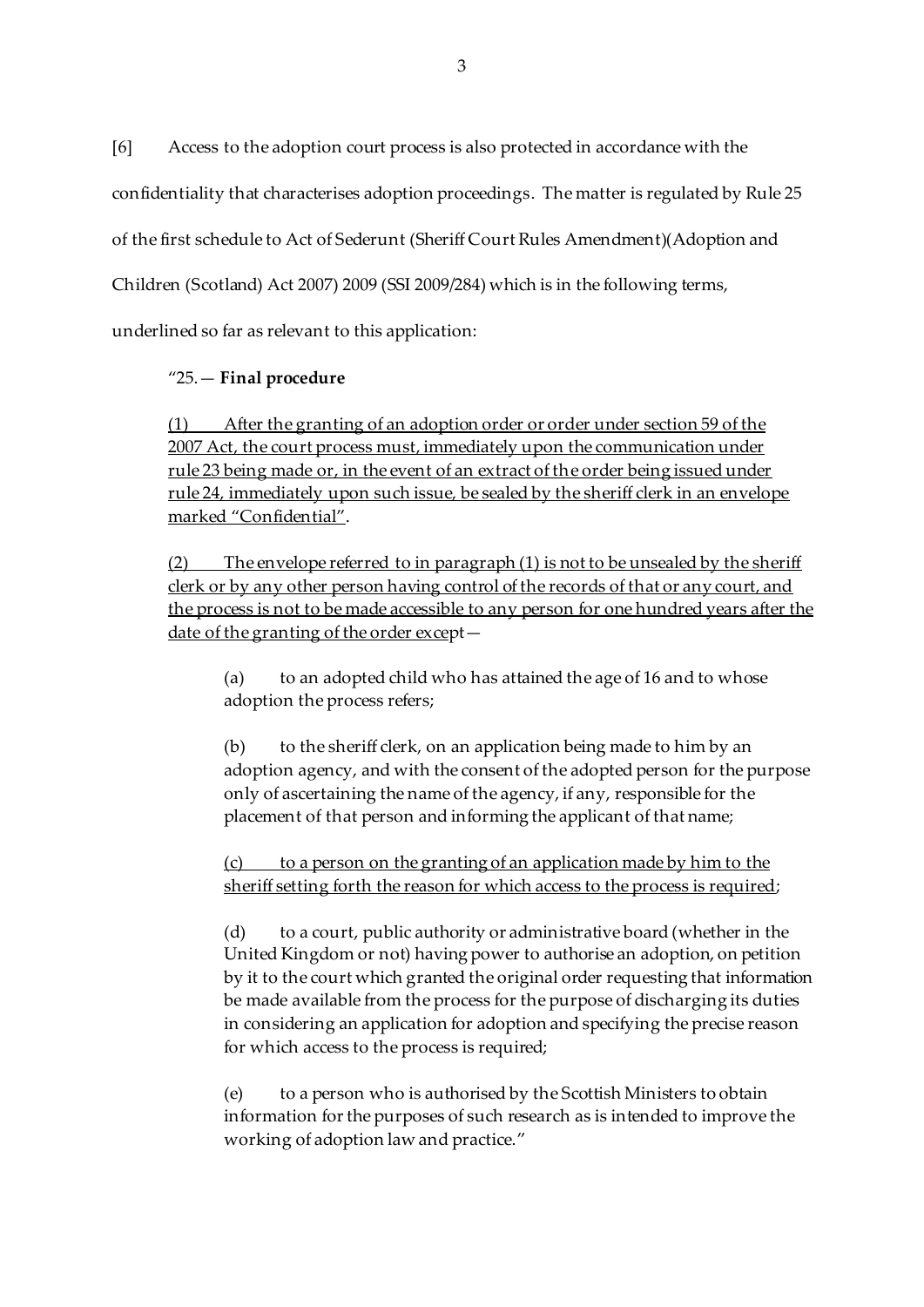[7] The starting point in relation to the current statutory regime is the sealing of the process and the maintenance of confidentiality for a period of one hundred years. I observe (in relation to a comment in material presented by the applicant) that the rules are not the remnant of some antiquated system but were promulgated in 2009 following the introduction of the 2007 Act, at a time when matters such as rights under Articles 8 and 10 of the ECHR were factored into legislative thinking. The wording of the rules can be taken to have been selected advisedly and having regard to ECHR rights.

[8] Against that background of confidentiality for one hundred years, the law provides various routes and criteria for opening the process depending upon the identity of the applicant; but critically, in terms of the regulations as currently worded, descendants of the adopted person (such as the applicant) have no special status or means of access to the papers.

[9] Beyond the terms of the rule, which is that any person must set forth the reason for which access to the process is "required," the law in Scotland does not lay down any guidance as to when it would be appropriate for the court to allow such disclosure of information to a person other than the adopted person. But the use of the word "required" suggests a standard beyond a request. I am not aware of any reported case in Scotland in which the matter has been examined (in paragraph 5-08 *Adoption of Children in Scotland* (5th edition) by Morag Jack, there is reference to one unreported case from 1984).

#### **Case law from England and Wales**

[10] I consider that some limited assistance can be gleaned from the approach taken in authorities from the courts in England and Wales; although the wording of the statutory provisions is different, the confidentiality of the process is recognised in the same way. (See

4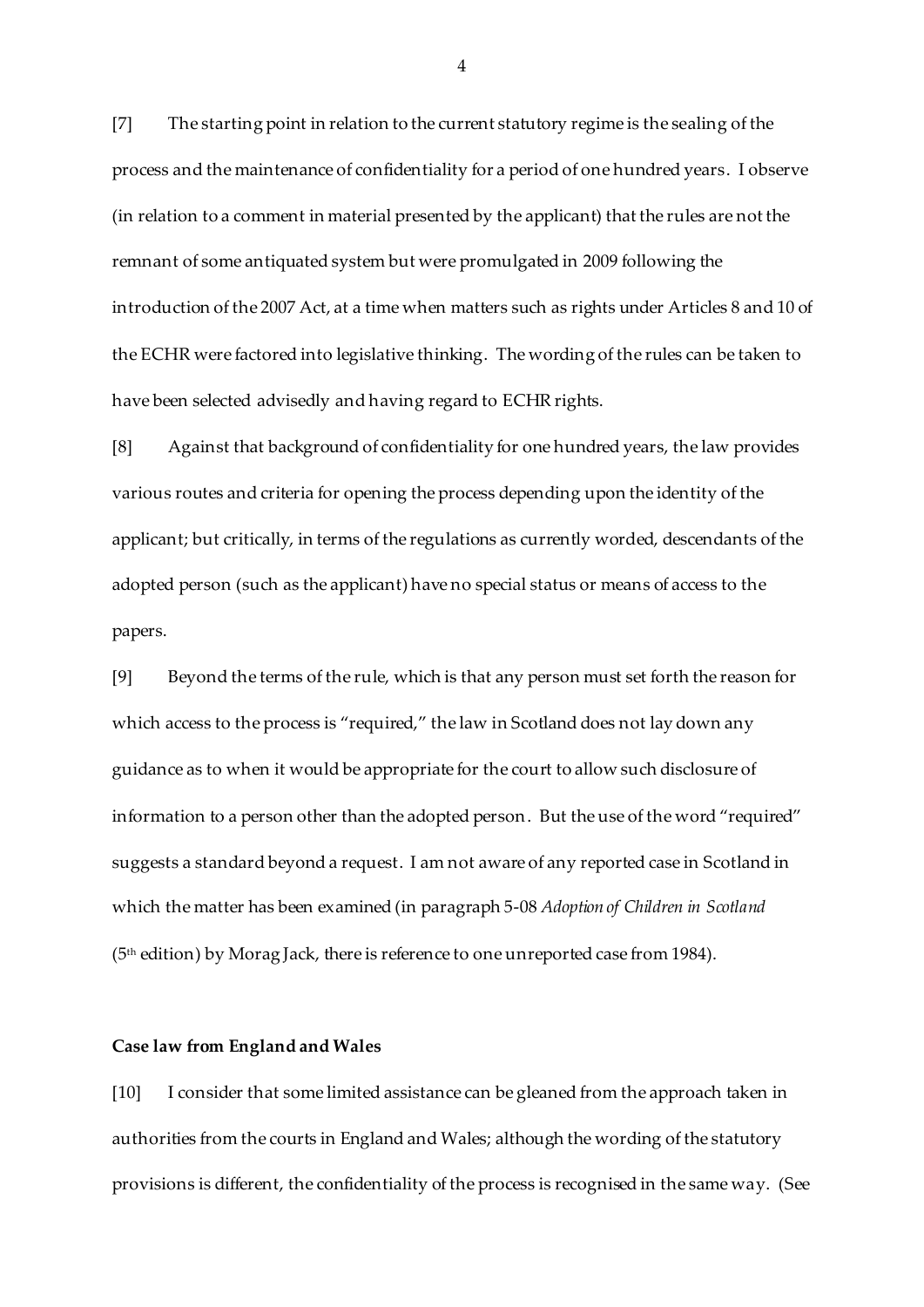*AB and CB* v *X's Curator* 1963 SC 124 at 125 for an expression of the assistance that can be

gleaned from English cases)

[11] In the case of *Re L (Adoption: Disclosure of Information*) [1997] 2 WLR 739 the Court of

Appeal in England approved the judge's observations at *D* v *Registrar General* [1996] 1

FLR 707 at 715

"In my judgment, it is necessary to have regard to the mandatory language of section 50(5) of the Adoption Act 1976, that is to say the precise words of the subsection:

'the Registrar General shall not' - mandatory - 'furnish any person with any information contained in or with any copy or extract from any such registers or books except in accordance with section 51 or under an order of any of the following courts …'

It seems to me that the use of the word 'shall,' coupled with the use of the words 'except in accordance with section 51 or under an order,' imports an element of the exceptional into the situation.

This is not, as Cazalet J [1996] 1 FLR 707, 715 made clear, a situation where a court could not deal with the matter simply upon the basis of the

'emotional desire in any birth relative to obtain information … it involves something more than the strongly held wish to know or the strong underlying curiosity to find out; there must be a need or benefit, which must relate to the adopted person rather than to the birth family.'

… I believe that it would have to be a truly exceptional circumstance if the confidential registers and books were to be opened to anybody in the case of an adopted child. … There is not of course a statutory test, but I consider that something requiring an exceptional 'need to know' the information which it is sought to obtain should be established."

[12] Although this case related to a request for access to papers held by the Registrar

General rather than the court, there is in my view a reasonable read across to the

confidentiality of the court process; in the circumstances, even in the absence of a statutory

test of "exceptional circumstances" the court held that such access to the papers may only be

provided in "exceptional circumstances", for example if it was required for medical reasons.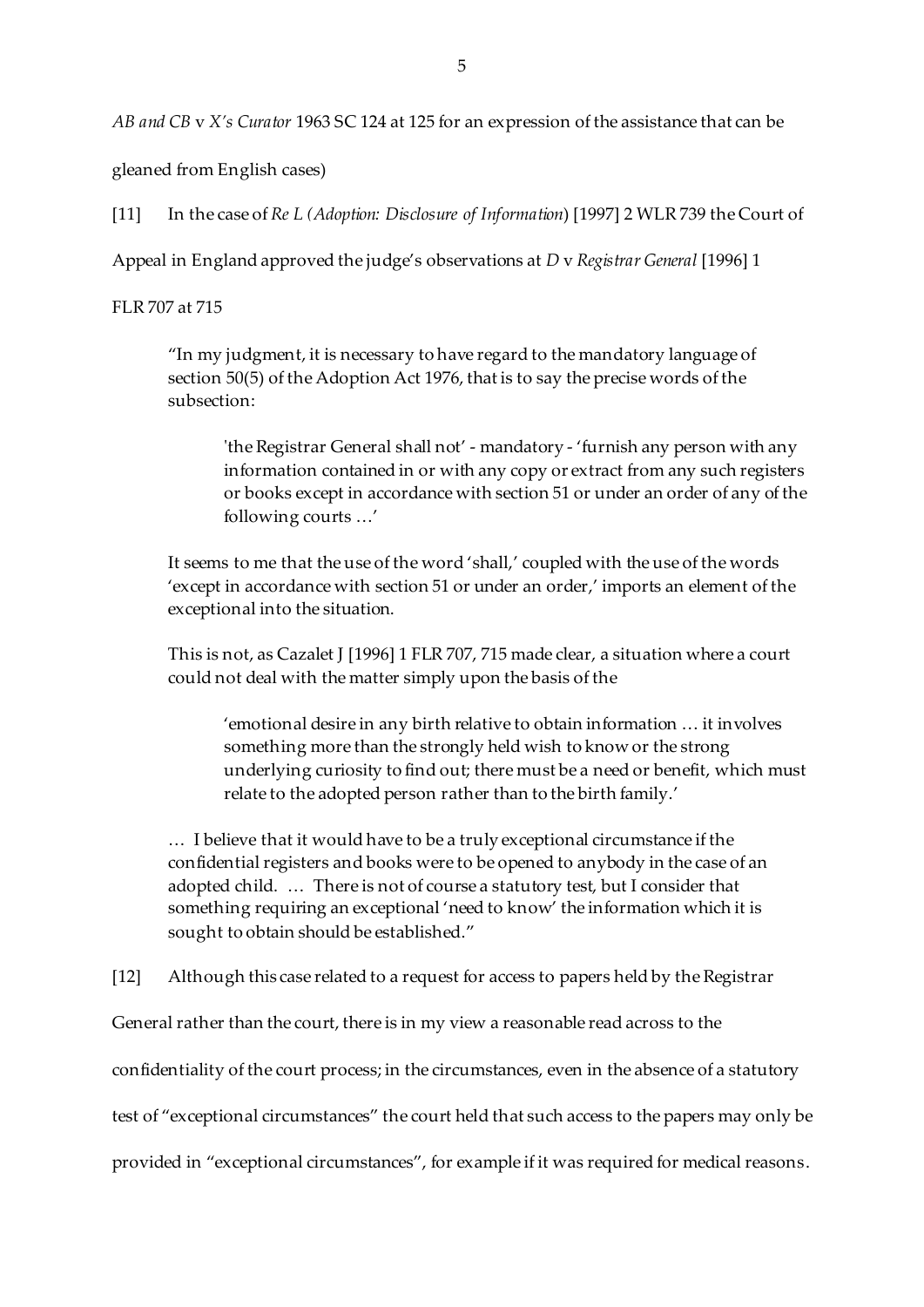[13] The law in England and Wales then developed so that the relevant statutory

provision, Section 79 of the Adoption Act 2002 (the 2002 Act), reads, so far as relevant, again

highlighted for ease of reference:

 $''(1)$  The Registrar General must make traceable a connection between any entry in the registers of live-births or other records which has been marked 'Adopted' and any corresponding entry in the Adopted Children Register.

(2) Information kept by the Registrar General for the purposes of (1) is not to be open to public inspection or search.

(3) Any such information, and any other information which would enable an adopted person to obtain a certified copy of the record of his birth, may only be disclosed by the Registrar General in accordance with this section.

(4) In relation to a person adopted before the appointed day [ie 30 December 2005] the court may, in exceptional circumstances, order the Registrar General to give any information mentioned in (3) to a person."

[14] These provisions were subject to judicial analysis in the case of *FL* v *Registrar General*

[2010] EWHC 3520 as follows, dealing with an application from the daughter of an adoptee

to access the adoption papers held by the registrar general.

"56 The first advanced reason is that FKL would wish 'to know more about my father'. This is, although entirely understandable, nothing out of the ordinary for it applies to any curious human being anxious to understand their forbearers and the effect those forbearers had in shaping their own genetic inheritance, possibly character and development.

57 The 'life timeline' document at section C28 to 32 contains, if I may say so, many examples of egregious behaviour by her father which impacted upon her mother, herself and her sibling and which may have been borne of the 'mental health difficulties' to which she elsewhere refers. They include examples of bullying, rudeness, financial irresponsibility, persistent excessive alcohol consumption with all its consequences, including such was the excessive nature of his consumption, cirrhosis of the liver, the condition from which he died, and many examples of aggression and intolerable behaviour.

58 … [W]hat she has described, whilst profoundly shocking to the individuals concerned, does not in my judgment fall within the category of exceptional but is all too sadly a tale too often told, both within the forensic area and outwith.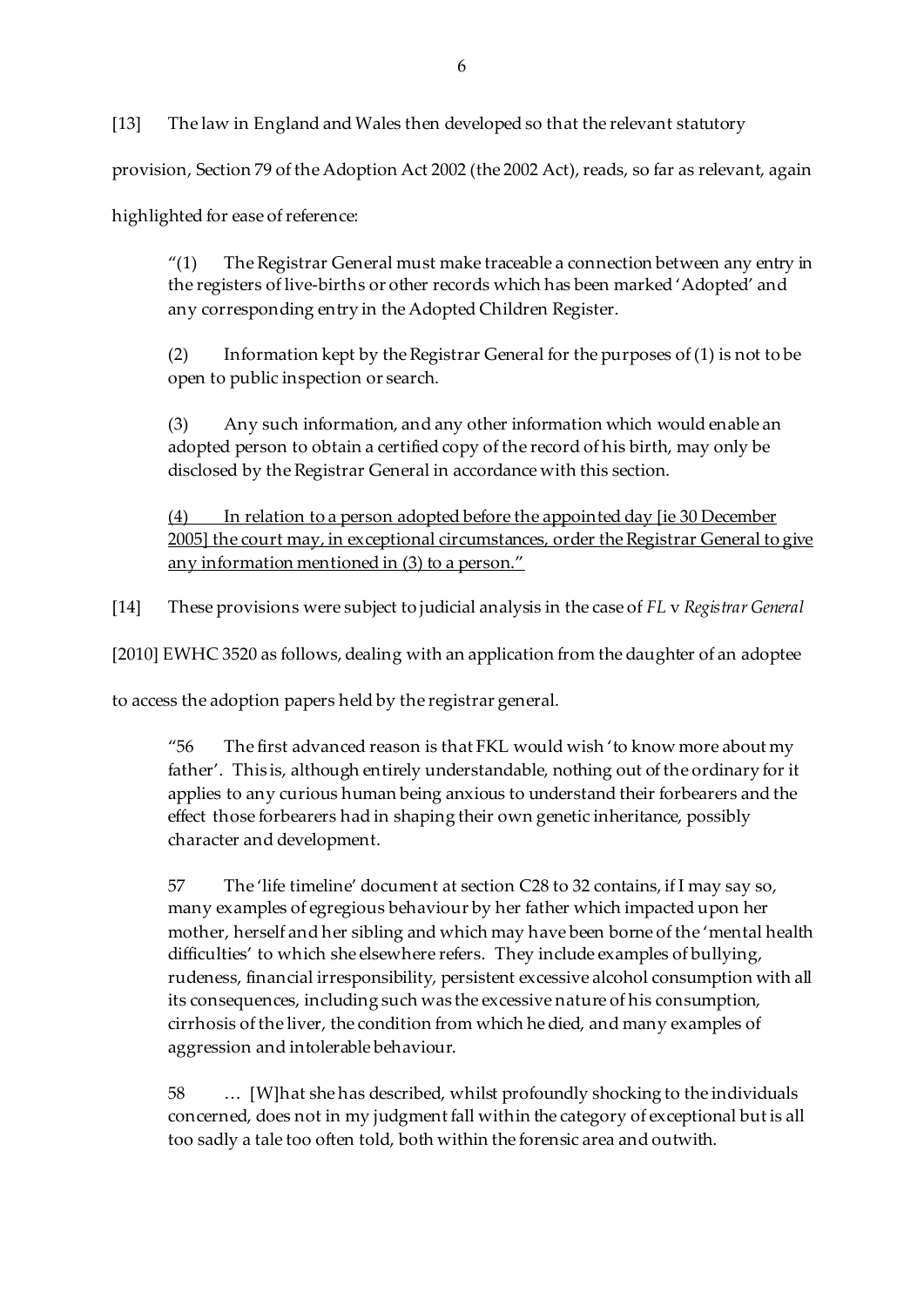59 … There is no evidence of any kind put forward to suggest that she or her brother nor, indeed, any other member of her family, including her children, do suffer or have ever suffered from any such illness, and there is no evidence of further engagement with the mental health services referred to above. Again, it is a surprise to many to hear of the statistically very significant percentage of the population who at one time or another in their adult lives will encounter first-hand as patients the mental health services or at second-hand, being associated with such a patient. I regret to say that again, viewed objectively, I do not find this factor to fall within the category of exceptional.

60 Her father's behaviour, social isolation, his jealousy, aggression and obsessive nature may FKL speculates, have been "exacerbated" by his adoption. Yet, sadly and all too evidently, many in society suffer from such characteristics and such behaviour and there is no obvious or necessary connection between them and adoptive status. This too I do not regard as exceptional.

61 FKL says:

'Although it was my father who was adopted and not me, the void created by his unknown background has effective me enormously'".

I do not doubt that for one moment, but it is an issue with which many in the population, even if I were to limit my consideration to the children or grandchildren of adopted persons, struggle with, and again, whilst recognising its profound sadness to her, it does not in my view qualify for exceptionality. ..."

[15] The court, constrained by the need for exceptional circumstances to be shown,

refused the request to access the papers.

[16] These cases emphasise the importance of confidentiality to the adoption process.

[17] I turn to the case of *X (Adopted child: Access to Court file)* [2014] EWFC33 which did

relate to an application to have access to the court papers; the judge was Sir James Mumby,

then President of the Family Division of the High Court of England and Wales, who

commented on the fact that there was no reported case on the matter.

[18] The judge examined the different regimes under which parties in England and Wales

might seek sight of adoption papers. Where the applicant was a descendant of the adopted

person, there were only two statutory routes available. One was under the 2002 Act s79 (4)

and the other was under the Family Procedure Rules 2010 r14.24.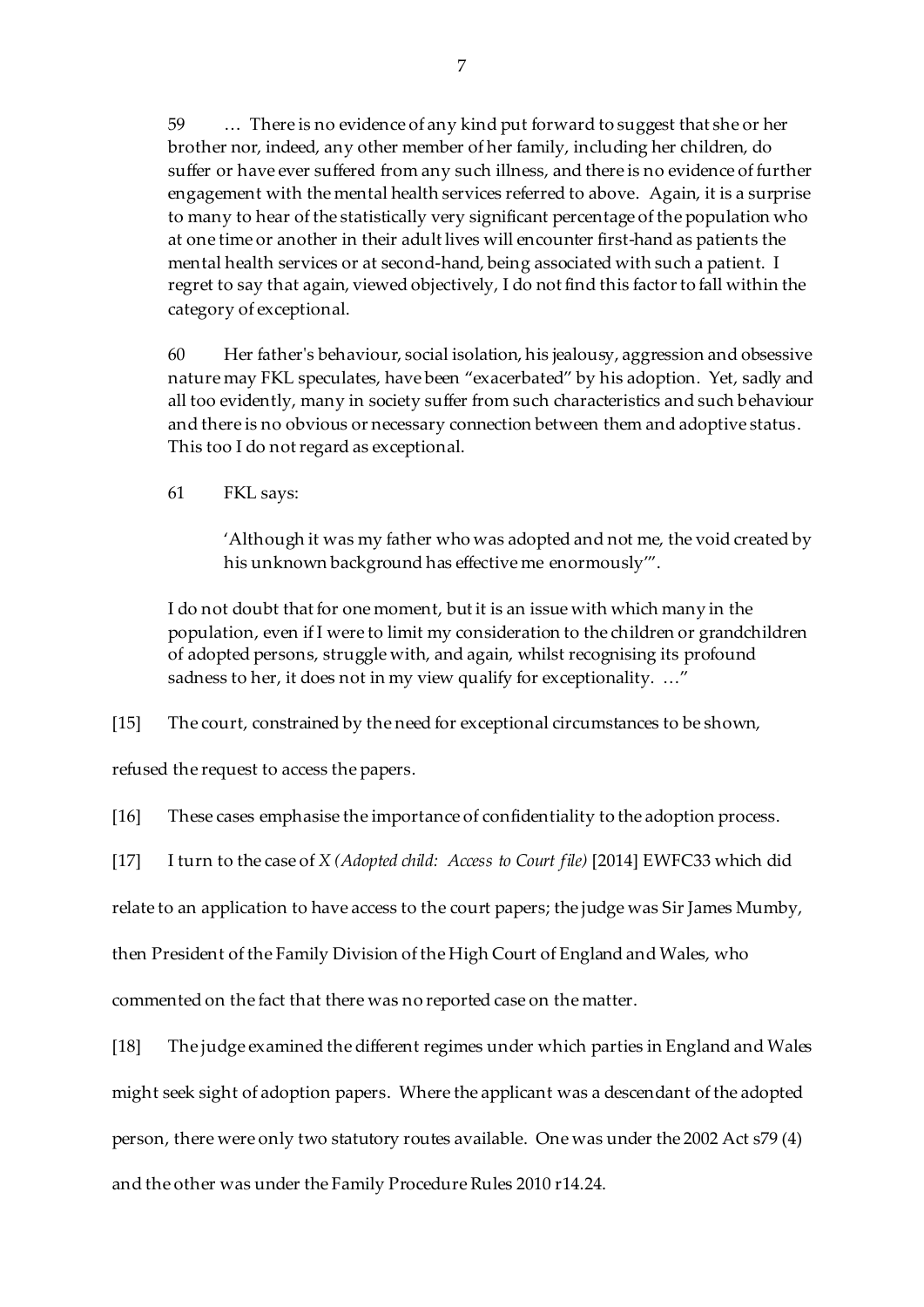[19] As has been noted, s79 (4) includes the qualifying expression "in exceptional circumstances", so access cannot be granted if the facts of the case are not "exceptional", [20] The judge considered the terms of the Family Procedure Rules which are in the following terms:

### 14.24. **Documents held by the court not to be inspected or copied without the court's permission**

Subject to the provisions of these rules, any practice direction or any direction given by the court—

(a) no document or order held by the court in proceedings under the 2002 Act will be open to inspection by any person; and

(b) no copy of any such document or order, or of an extract from any such document or order, will be taken by or given to any person.

[21] Accordingly as far as r14.24 was concerned, the court could grant permission to allow inspection or copying of documents held. Under r14.24 and its predecessors, the court was given power to permit the opening to inspection of any document held by the court, with no apparent limitation on that power. There was nothing which required the court to take the approach which would apply in a s79 (4) application. But even allowing for that apparent freedom, the court held that an application under r14.24 should always be approached with an appropriate degree of caution.

[22] In considering the matter, the court identified a number of principles, holding in relation to these rules that:

(a) the court had a discretion whether to disclose information contained in its own file to an applicant;

(b) in considering whether to exercise that discretion, the court had to have regard to all the circumstances of the case and had to exercise its discretion justly;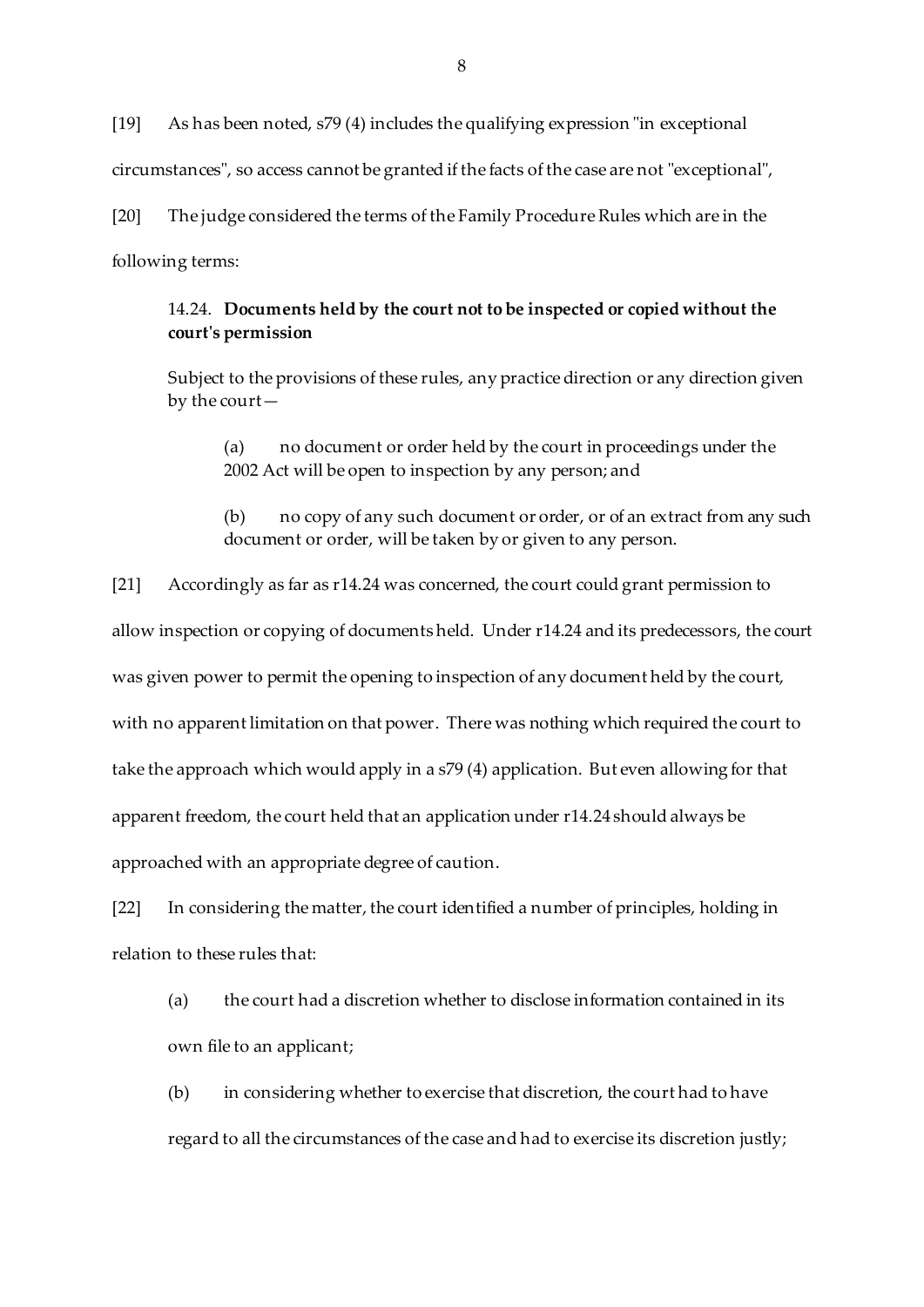(c) the public policy of maintaining public confidence in the confidentiality of adoption files had to be considered;

(d) important considerations were the duration of time that had elapsed since the order was made, and the question of whether any or all of the affected parties were deceased;

(e) the nature of the connection between the applicant and the information sought was relevant;

(f) it was important to consider the potential impact of disclosure on any relevant third parties, and any safeguards that could be put in place to mitigate that.

[23] The court determined that the circumstances were not exceptional; relief accordingly could not be granted under s79(4) of the 2002 Act. But having regard to r14.24, and applying the principles which had been identified, the court did grant the order sought, based on a number of factors. These included the limited contents of the court file, that the adoptee, his adoptive parents, and (probably) his birth mother, were dead, that the adoption was over 84 years ago; that the applicant was the daughter of the adoptee; that her reasons for wanting the information were entirely genuine and understandable; and that any upset which might be caused to any surviving relatives of *X*'s birth mother was speculative.

[24] I have drawn at length from the decision in *X* for two reasons; firstly because of the status of the deciding judge and the weight to be given to his observations about confidentiality in adoption proceedings notwithstanding the different jurisdiction; and secondly because in the application before this court, reference was made by the applicant to correspondence from a supporter who I deduce was the successful applicant in *X*.

9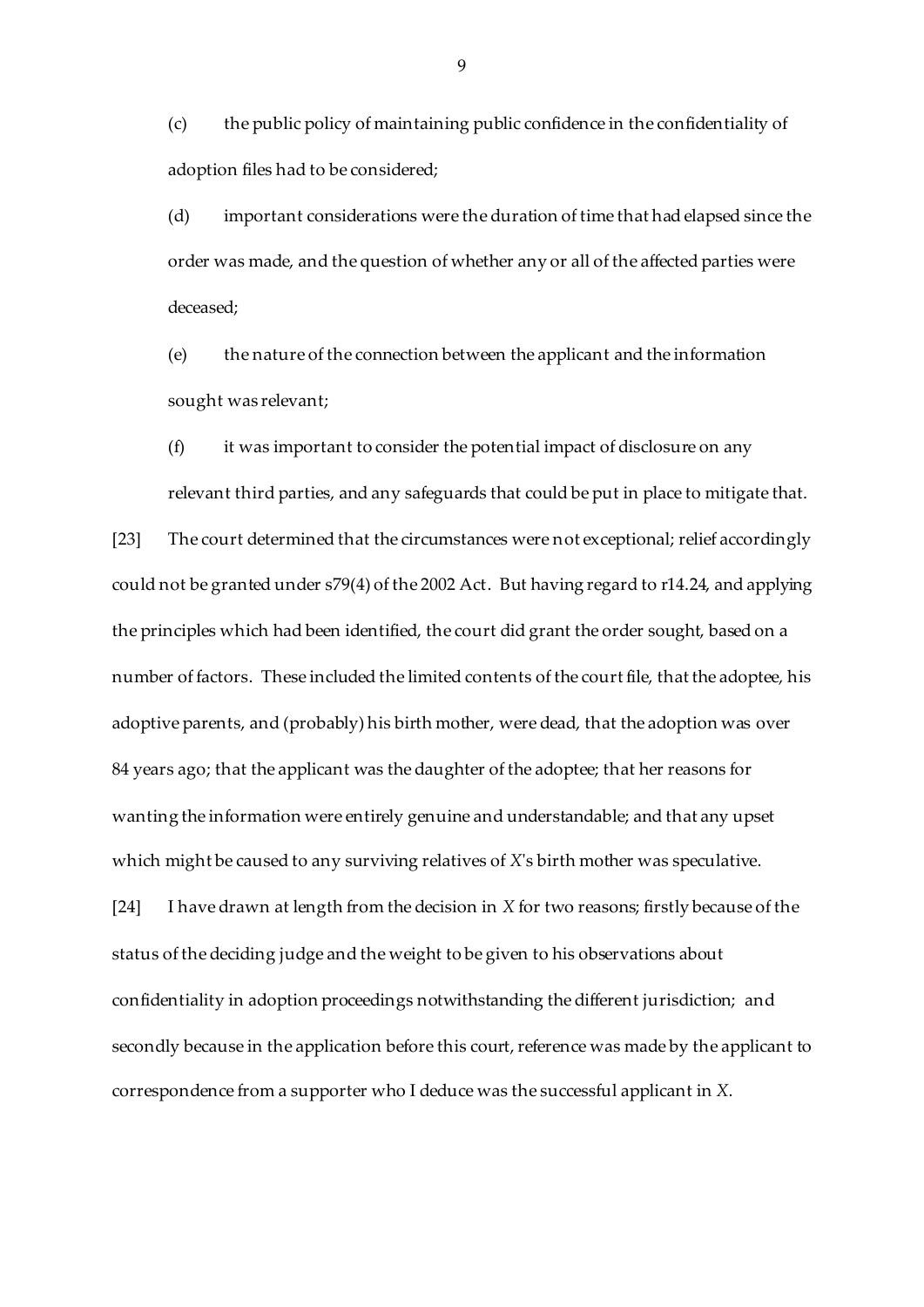#### **Analysis of the current position in Scotland**

[25] Access is determined solely by the proper application of rule 25. Rule 14.24 of the Family Procedure Rules 2010 which was the basis of the decision in X is not applicable in relation to Scottish adoptions. I consider that the use of the word "required" in rule 25 is akin to the exceptional circumstance situation anticipated in D and brought into law in England & Wales. There are no alternative routes for applicants in Scotland; the only basis on which access can be granted is if the person applying can make out that there is a requirement, and that I conclude can only be done if there are exceptional circumstances. [26] I recognise that words need not necessarily be interpreted in accordance with their day-to- day usage; see *M* v *C* 2021 SC 324 paragraph (9), where the court said:

"9. … The aim is to ascertain the intention of Parliament, which requires the passage in question to be set in its context, not only in respect of the surrounding provisions, but also with regard to its purpose. Where necessary the court can imply a meaning which the words used would not ordinarily carry. If a suggested meaning would contradict another provision in the statute, that should prompt particular care as to whether another construction is available which would avoid the conflict."

[27] But even armed with this apparent flexibility, I am unable to determine that "required" in the context of these regulations, and given the purpose of maintaining confidentiality, can be seen other than as meaning some exceptional circumstance - a pressing need or other compelling justification; the provision could have been worded to set the bar lower for disclosure, or to put direct descendants into a different category. The legislature did not do so.

[28] Accordingly in the absence of exceptional circumstances, such as a medical query, an application such as this, based primarily on curiosity, cannot succeed during the 100 year restriction period.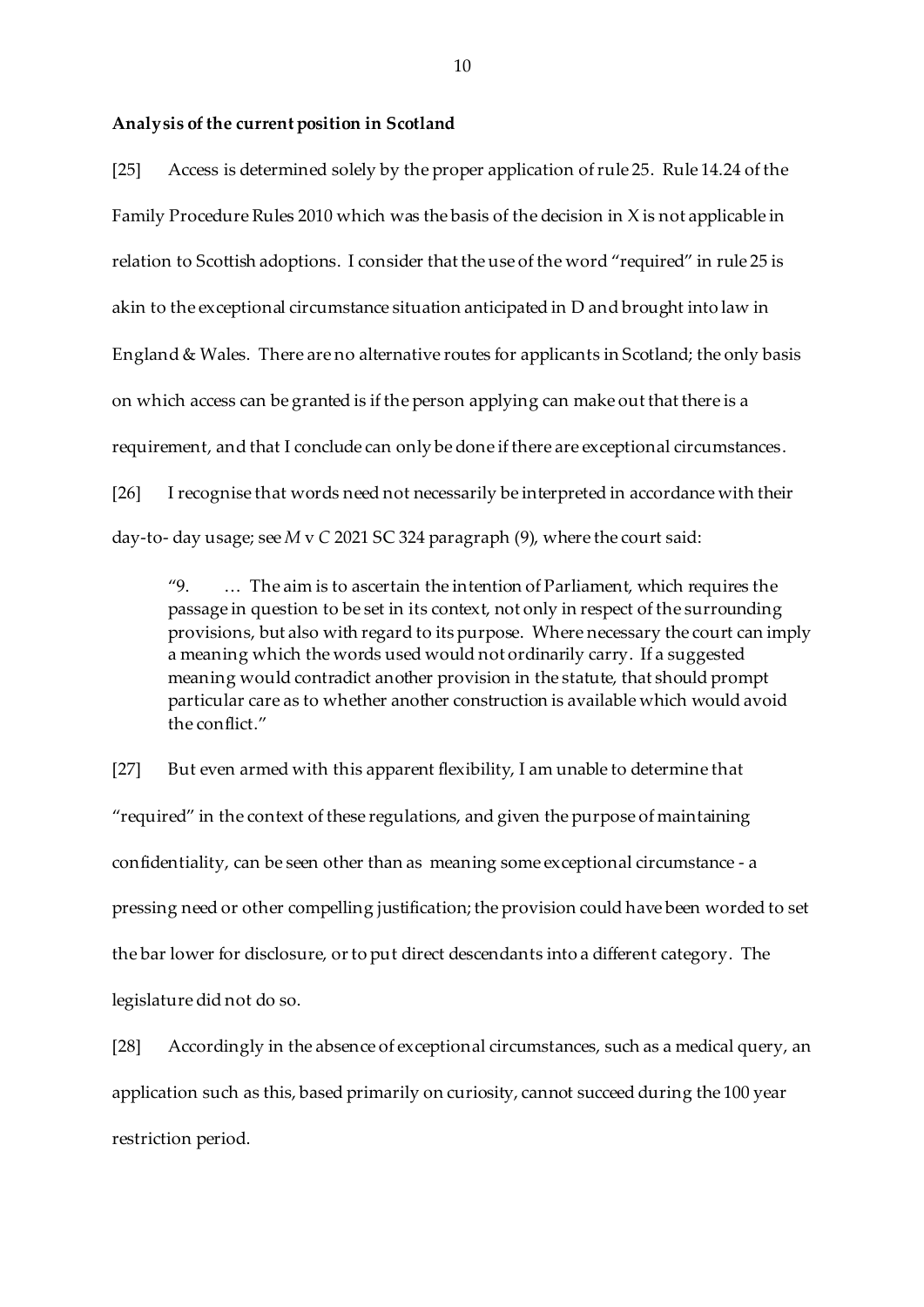[29] In reaching this view, I associate myself with the words of McDonald J in *H* v *R and* 

*another (No. 2)* [2021] EWHC 1943 (Fam):

"60. I acknowledge that there is increasing debate regarding certain of the matters set out in the foregoing paragraph, and in particular whether confidentiality with respect to adoptive placements is any longer possible in the face of advancing communications technology. However, in accordance with the principles I have summarised above, those debates and the consequences flowing from them remain matters for Parliament and not the court, and have not, to date, led to any substantial amendment to the public policy approach recognised by law that I have articulated above."

[30] McDonald J was to an extent echoing the words of Wood J in *FL* at para 27:

"It is not, in my view, for me to in effect, rewrite the plain words of section 98 of the 2002 Act so as to include such acts nor, indeed, should I approach the case as if it were some Parliamentary oversight and make allowance for the omission. This is pre-eminently a matter for Parliament. Until Parliament does address that issue, if it ever chooses so to do, I must continue to recognise that for whatever reason, which I decline to speculate upon, Parliament intentionally left such a group out of the definition which had they been included would have afforded them different rights and different routes to obtaining information."

[31] It is for the Scottish Parliament to consider the current provisions which regulate the opening of adoption petitions.

### **The circumstances of this application**

[32] But this matter, as I discovered in making further enquiries, is not determined by these observations about the current law. I return to the application. The adopted person was adopted in 1933. The law at that time was regulated by the relatively new Adoption of Children (Scotland) Act 1930, which came into force on 1<sup>st</sup> August 1930 (the 1930 Act). Rules were promulgated under the 1930 Act by way of the Act of Sederunt to Regulate Proceedings … in the Court of Session or in any Sheriff Court (SI 891 of 1930). I record my thanks to the staff of the sheriff court library service for tracing a copy of the Act of Sederunt.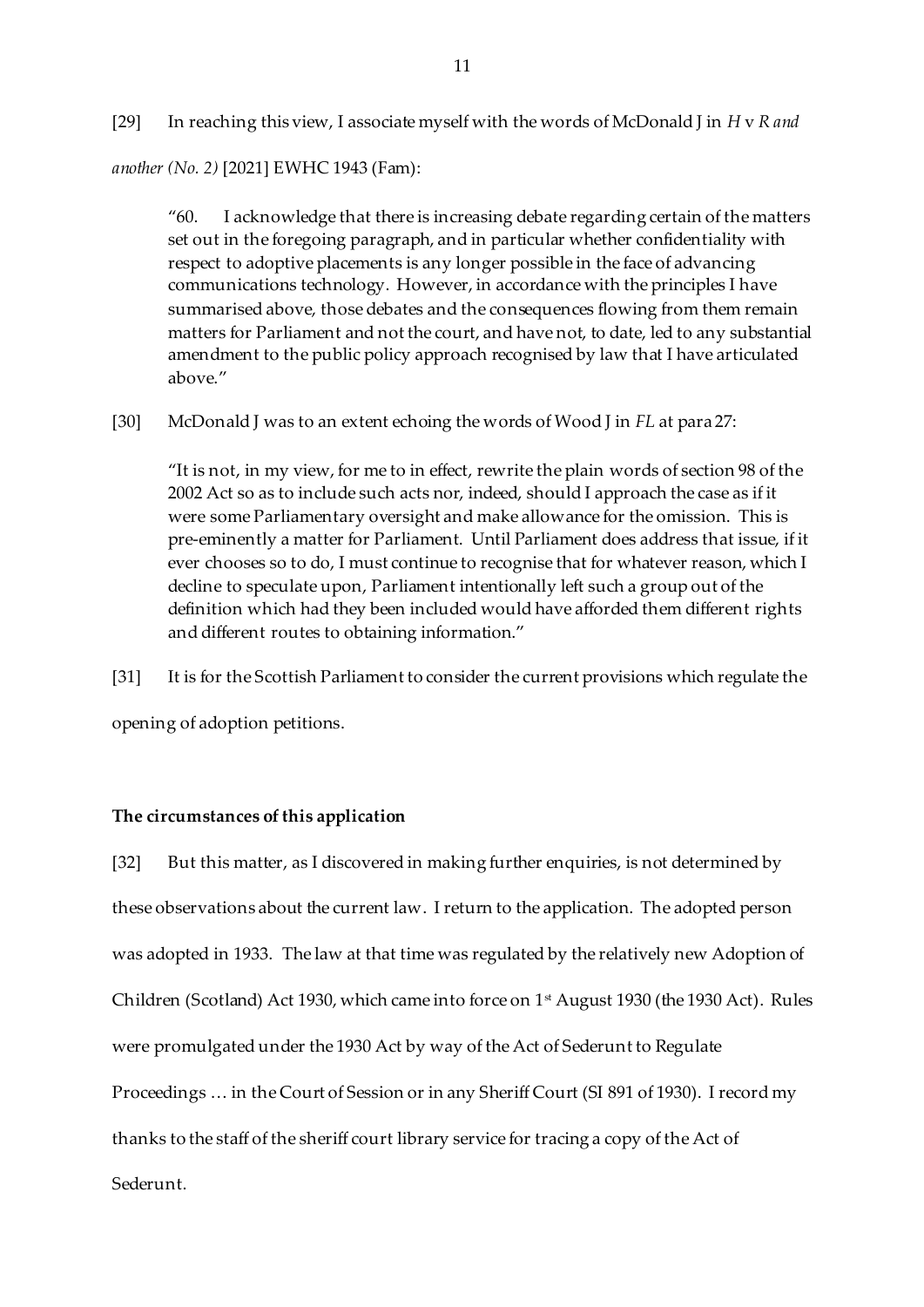### [33] These rules from 1930 provide as follows at paragraph 12:

" $12. - (a)$  In the case of an application to the Court of Session, immediately upon the communication referred to in paragraph 9 hereof being made, or, in the event of an extract being issued in terms of paragraph 11 hereof, immediately upon the issue of such extract, the Clerk of Court or the Extractor shall send to the Keeper of the Registers and Records the Petition and whole process in a sealed envelope marked "confidential," bearing the name or names, surname or surnames, of the petitioner or petitioners, the name and surname of the child to whom the adoption order relates, and the date of the order; and the said envelope shall not be opened nor made accessible to any person within the twenty years next after the date of the adoption order, except (i) to an adopted child who has attained the age of seventeen years and to whom such order refers, or (ii) by authority of the Division by which the order was pronounced, obtained on Petition to said Division, and setting forth the reasons for which access to the process is required.

(b) In the case of an application to any Sheriff Court the process shall, immediately upon the communication referred to in paragraph 9 hereof being made, or, in the event of an extract being issued in terms of paragraph (11) hereof, immediately upon the issue of such extract, be enclosed by the Clerk of Court in a sealed envelope, docqueted as aforesaid, and the said envelope shall not be opened by the said Clerk, or by any person having control of the records of any Sheriff Court, nor shall the process be made accessible to any person within the twenty years next after the date of the adoption order, except (i) to an adopted child who has attained the age of seventeen years, and to whom such order refers, or (ii) by authority of the Sheriff Court in which the order was pronounced, obtained on Petition to said Sheriff Court, and setting forth the reasons for which access to the process is required."

[34] As can be seen, the same provision in relation to confidentiality applied, with the same test of a "requirement". But, crucially for the applicant in this case, the period within which the process remains confidential was of a duration of twenty years. The period expired in 1953. Accordingly having regard to the passage of time and the absence of any obvious saving provision, the process can be opened without the need for any exceptional circumstances, or a requirement, to be established.

[35] The court should still proceed with caution but having regard to the considerations which applied in *X* as identified by Sir James Mumby, I consider that the court has a wider